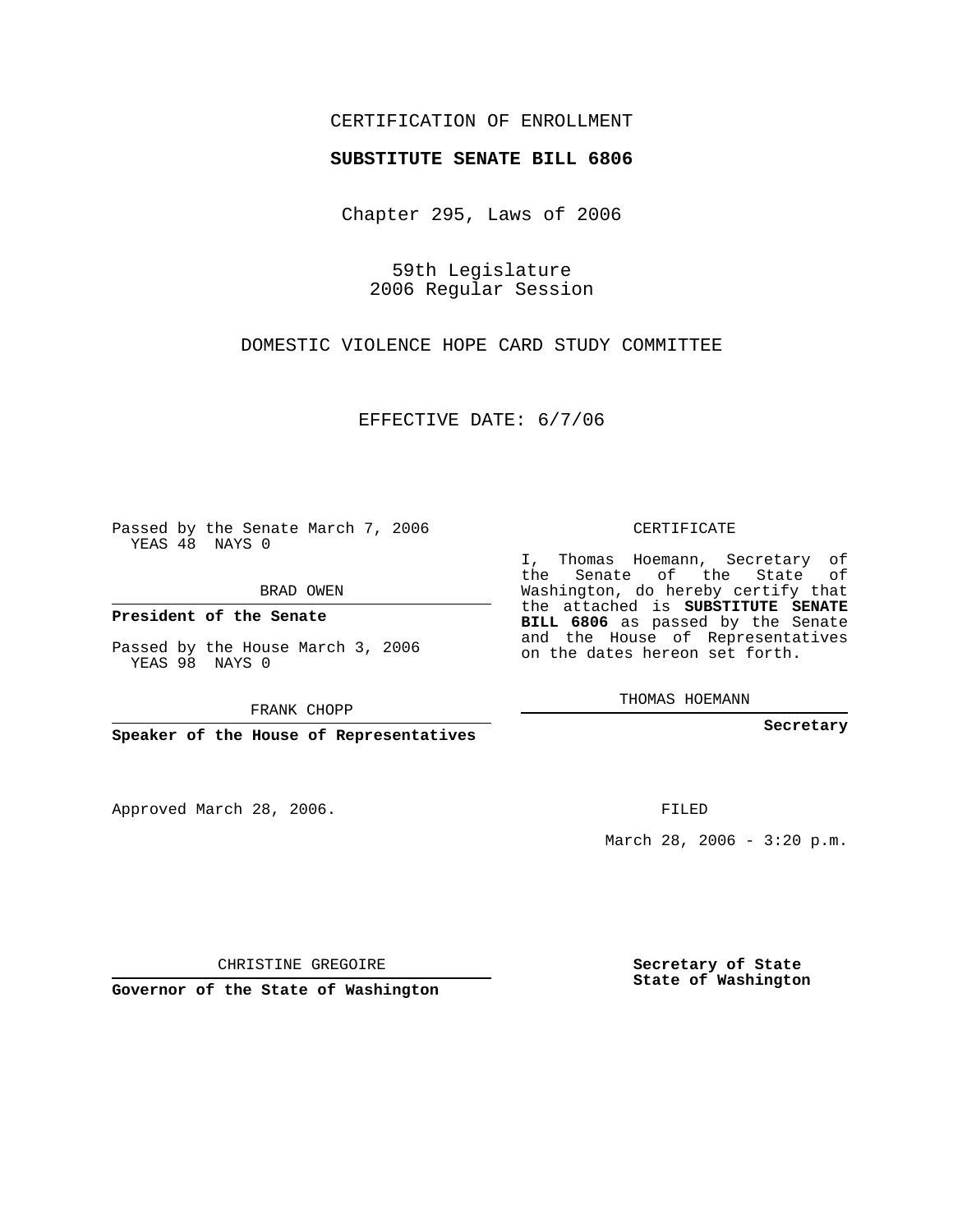## **SUBSTITUTE SENATE BILL 6806** \_\_\_\_\_\_\_\_\_\_\_\_\_\_\_\_\_\_\_\_\_\_\_\_\_\_\_\_\_\_\_\_\_\_\_\_\_\_\_\_\_\_\_\_\_

\_\_\_\_\_\_\_\_\_\_\_\_\_\_\_\_\_\_\_\_\_\_\_\_\_\_\_\_\_\_\_\_\_\_\_\_\_\_\_\_\_\_\_\_\_

AS AMENDED BY THE HOUSE

Passed Legislature - 2006 Regular Session

**State of Washington 59th Legislature 2006 Regular Session**

**By** Senate Committee on Judiciary (originally sponsored by Senators Esser, Hargrove, Brandland, Johnson and Rasmussen)

READ FIRST TIME 02/03/06.

 AN ACT Relating to domestic violence; creating new sections; and providing an expiration date.

BE IT ENACTED BY THE LEGISLATURE OF THE STATE OF WASHINGTON:

 NEW SECTION. **Sec. 1.** It is the intent of the legislature to study the advisability of providing to all recipients of protection orders, who are victims of domestic violence, wallet-size cards that would provide to law enforcement all information necessary to enforce the protection order.

 NEW SECTION. **Sec. 2.** (1) The domestic violence hope card study committee is established to review the advisability of providing wallet-size cards bearing information regarding protection orders to victims of domestic violence within Washington state. The committee shall collaborate with the Washington state gender and justice commission and shall be composed of:

(a) Two senators, one from each caucus in the senate;

 (b) Two representatives, one from each caucus in the house of representatives;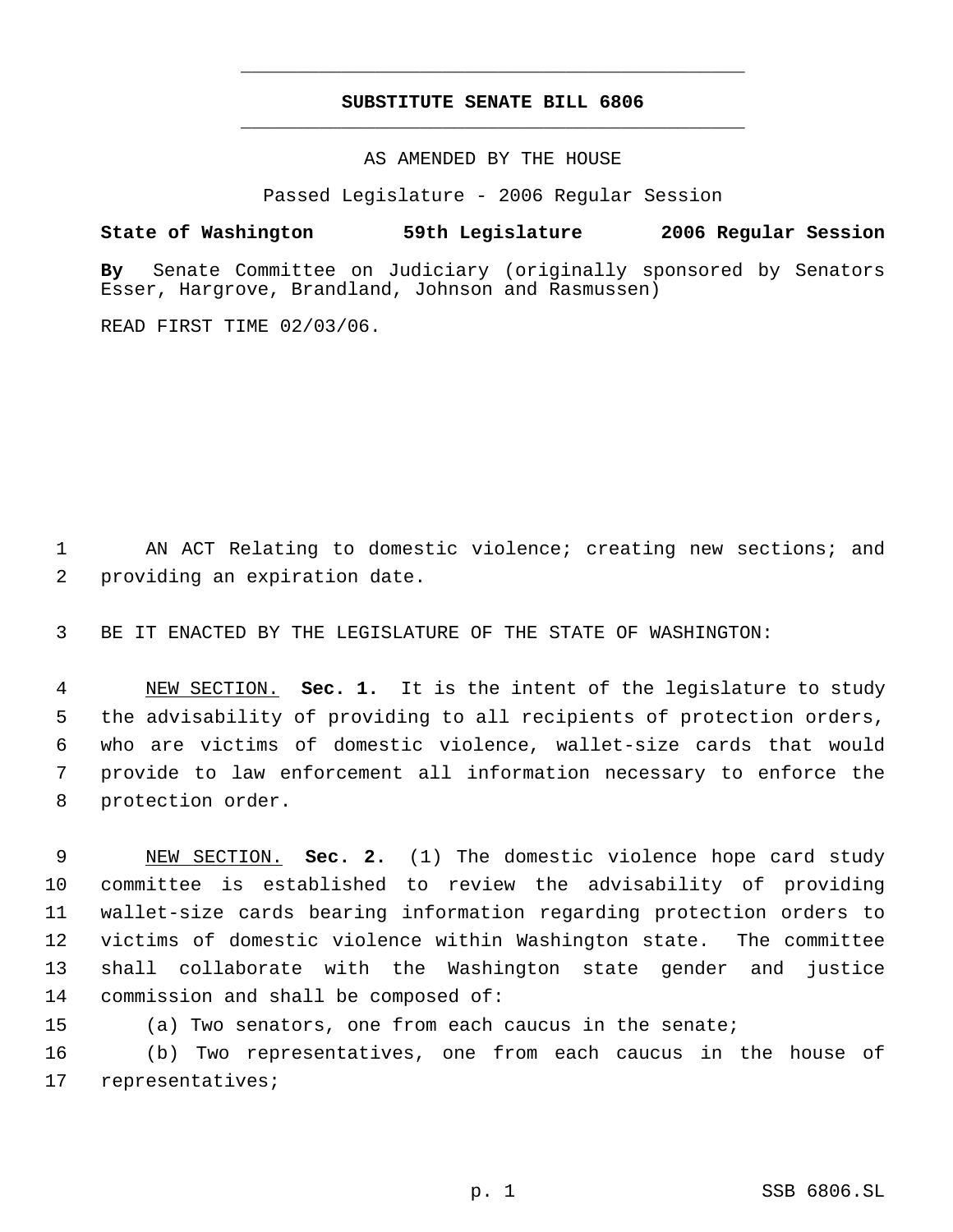(c) One representative of the Washington state attorney general's office;

 (d) One police chief appointed by the Washington association of sheriffs and police chiefs;

 (e) One elected sheriff appointed by the Washington association of sheriffs and police chiefs;

(f) One representative of the Washington state patrol;

8 (g) One representative of the administrative office of the courts;

 (h) One representative of a tribal government appointed by the 10 governor;

 (i) One representative of the Washington association of criminal defense lawyers;

 (j) One representative of a statewide domestic violence advocacy 14 group appointed by the governor;

 (k) One representative who is an advocate for domestic violence victims on tribal lands appointed by the governor;

(l) One representative of the office of crime victims advocacy;

 (m) One representative of the Washington association of prosecuting attorneys; and

 (n) One representative of the Washington state association of county clerks.

 (2) The committee shall review and analyze hope card programs operating in Washington state and other states. Specifically, the committee shall review:

 (a) The practicality of requiring the statewide distribution of wallet-size cards to victims of domestic violence that document the existence of a protection order and provide identifying information regarding the respondent, including a photograph, and contents of a protection order in addition to contact information for the victim to utilize the court system, gain access to domestic violence services, and contact law enforcement;

 (b) The information required to be provided to victims of domestic violence under current law;

 (c) Whether victims of domestic violence are receiving this information;

 (d) Whether any additional information should be included on the cards provided to domestic violence victims;